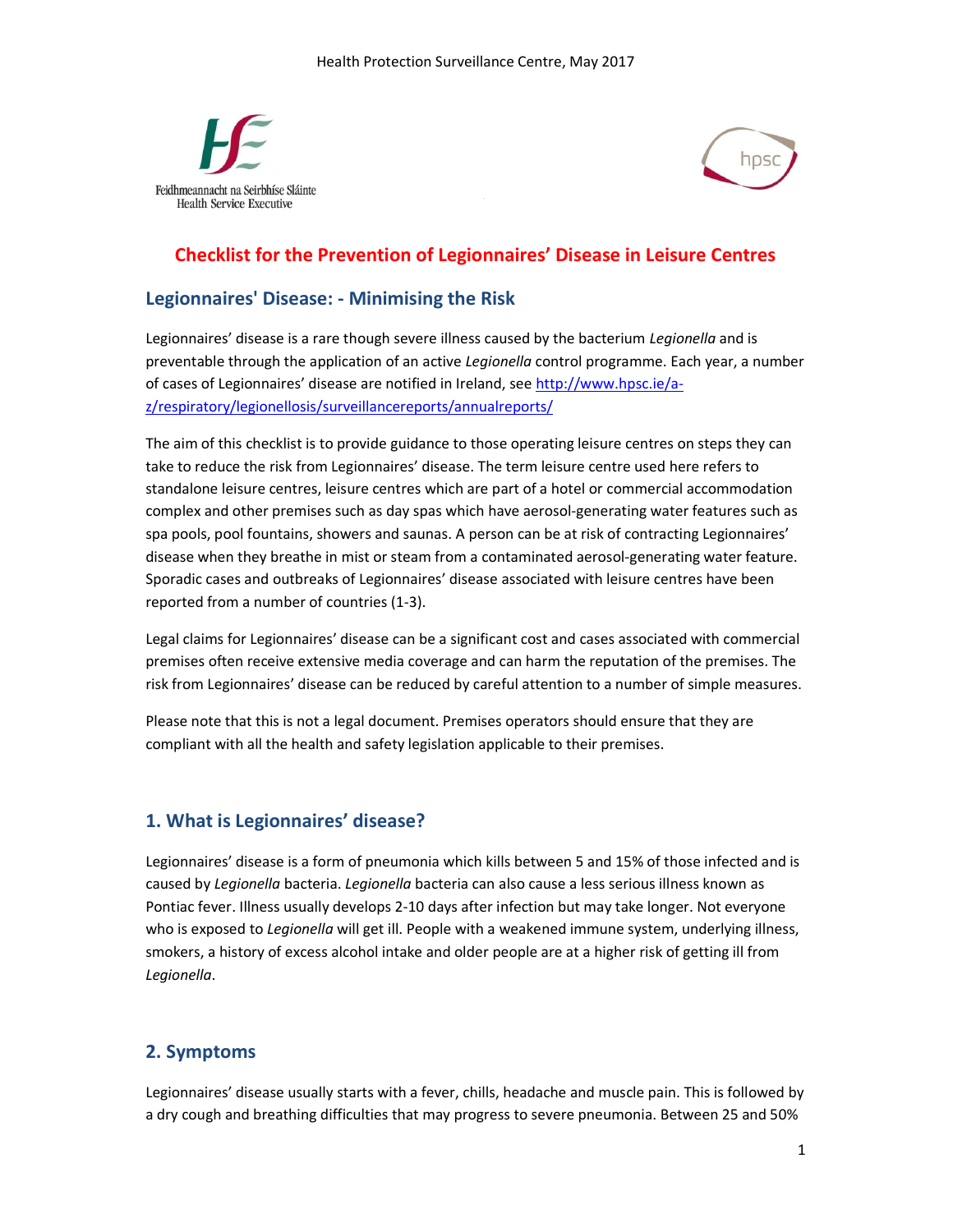of those infected will also have diarrhoea or vomiting and about 50% become confused or delirious. Most patients need to be hospitalised and treated with appropriate antibiotics.

Pontiac fever is a milder flu-like illness.

Accurate diagnosis requires specific laboratory tests.

#### 3. How is Legionnaires' disease caught?

Legionnaires' disease is caught through breathing in air containing the Legionella bacteria in an aerosol that may not be visible. Aerosols can be formed from fine droplets generated from water containing the bacteria by, for example, running a tap or shower, flushing a toilet, or from bubbles rising through water in a spa pool.

The bacteria can live and multiply in water at temperatures of 20°C to 45°C. They can be found in the natural environment such as rivers, lakes and moist soil but usually in low numbers. Higher numbers can occur in inadequately maintained man-made water systems. Legionella bacteria do not appear to multiply below 20°C and are killed within a few minutes at temperatures above 60°C. They may, however, remain dormant in cool water and multiply when temperatures reach a suitable level.

Chlorination of water supplies does not guarantee elimination of Legionella bacteria.

Spread of Legionella from one person to another (person-to-person transmission) has very rarely been documented.

# 4. Where are the potential risk areas in leisure centres?

Wherever water droplets can be created there is a risk of infection e.g.:

- Showers and taps
- Spa baths, whirlpool baths and hot tubs
- Water fountains in swimming pools
- Turkish baths and saunas
- Steam rooms
- Ornamental fountains, particularly indoors

• Cooling towers and evaporative condensers for air-conditioning, even if situated on the roof or in the grounds of the leisure centre

#### 5. Where can Legionella bacteria multiply?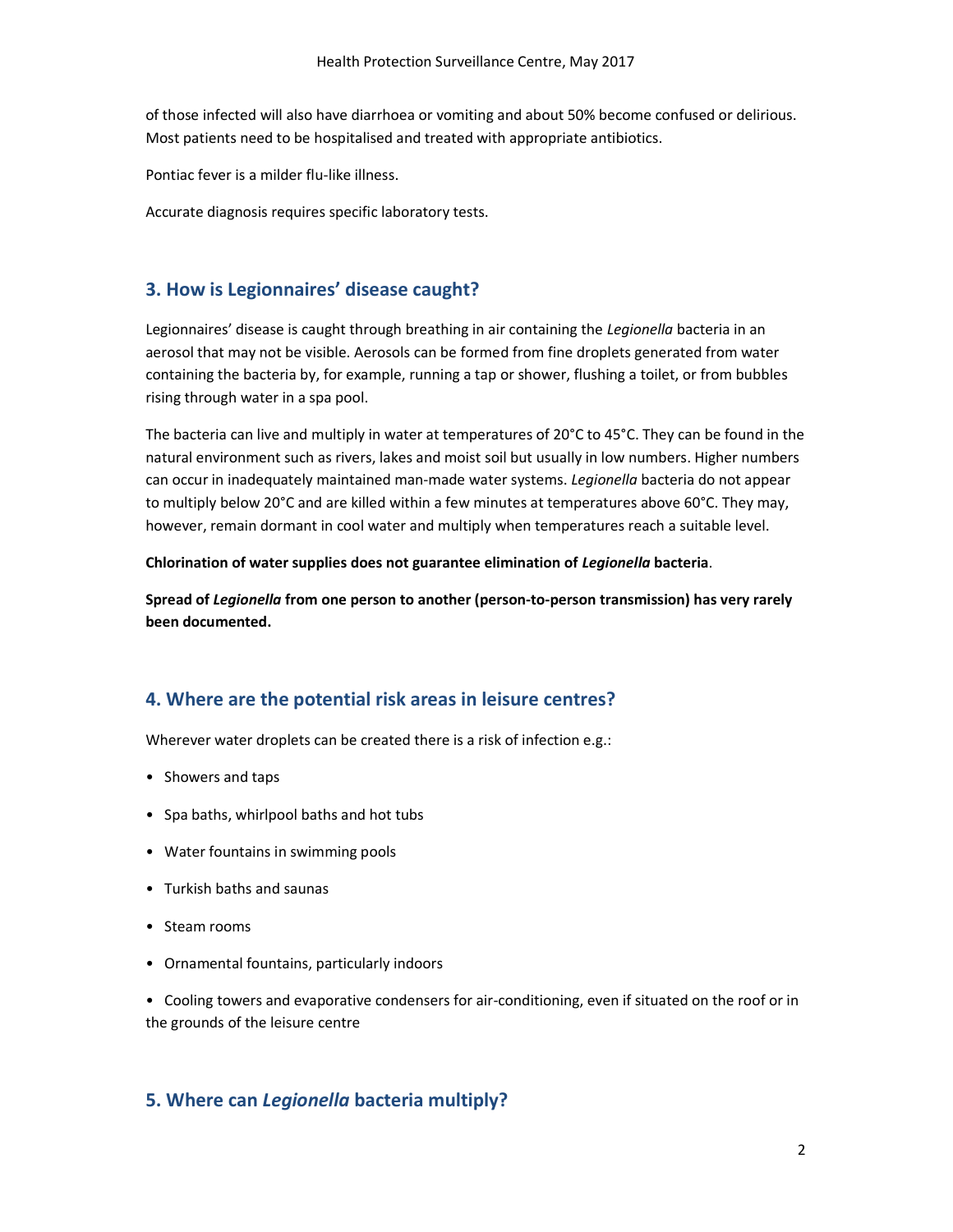Hot and cold water systems including storage tanks/cisterns.

 Any system or part of a system where the water is warm, i.e. between 20°C and 45°C, and particularly when above 30°C, including:

- Pipes with little or no water flow (this includes unoccupied rooms)
- Slime (biofilm) and dirt on pipes feeding showers and taps and tank surfaces
- Rubber and natural fibres in washers and seals
- Flexible hoses and artificial rubber seals
- Water heaters and hot water storage tanks
- Scale and corrosion in storage vessels, pipes, showers and taps
- Recirculating water in spa pools
- Behind the tiles of swimming pools if the waterproofing material lining the pool has been compromised due to the modification of its design e.g. addition of a bench

These situations and conditions encourage the growth of Legionella bacteria and increase the risk of infection to leisure centre guests and staff.

# 6. How are cases of Legionnaires' disease monitored in Ireland?

Legionnaires' disease is a notifiable disease in Ireland, meaning that by law, diagnosed cases must be notified to the local Medical Officer of Health by the diagnosing doctor or laboratory. Under the Infectious Diseases Regulations 1981 as amended (S.I. No. 390 of 1981), a Medical Officer of Health is empowered in the event of a case or suspected case of an infectious disease or a probable source of infection to carry out an investigation and take such steps as are necessary or desirable for investigating the source of infection, for preventing the spread of infection and for removing conditions favourable to infection.

Under these regulations, premises are requested to facilitate any investigation into the possible transmission of an infectious disease.

# 7. Reducing the risk

The risk of Legionnaires' disease can be minimised. Any organisation or premises (work-related or leisure-related) that does not have an active programme to control the growth of Legionella bacteria are negligent in ensuring the safety of its workers, visitors, guests and others.

A Legionella control programme should comprise the following:

1. Have one named person responsible for Legionella control

2. Ensure that the named person is trained in the control of Legionella and other staff are trained to be aware of the importance of their role in controlling Legionella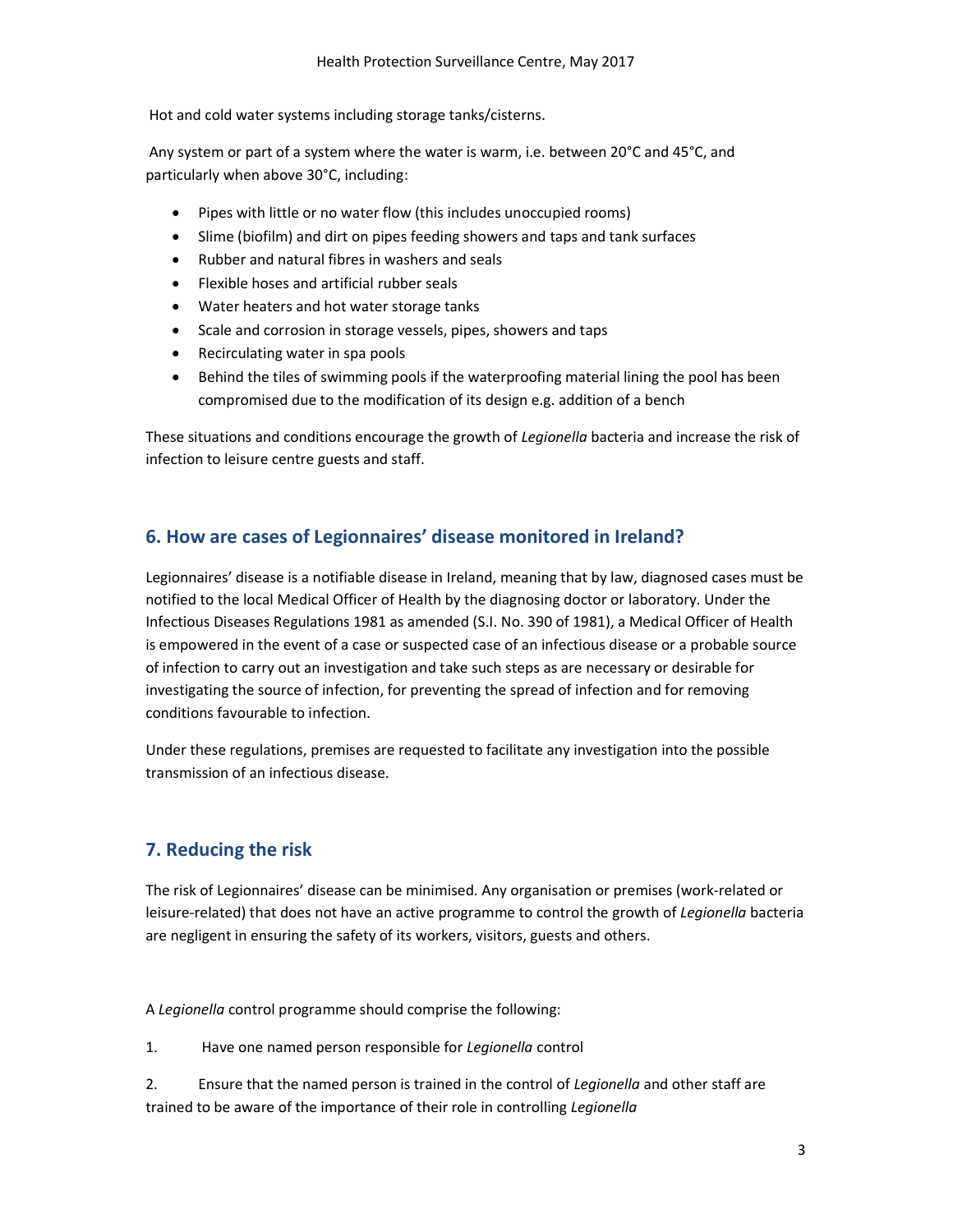3. Keep hot water circulating at all times at  $50^{\circ}$ C-60 $^{\circ}$ C<sup>1</sup> (too hot to put hands into or under for more than a few seconds)

4. Keep cold water cold at all times throughout the system. It should be maintained at temperatures below 20°C

6. Keep showerheads and taps clean and free from scale

7. Clean and disinfect cooling towers and associated pipes used in air conditioning systems regularly - at least twice a year

8. Clean and disinfect water heaters (calorifiers) and hot water storage tanks at least once a year

9. Disinfect the hot water system with high level (50mg/L) chlorine for 2-4 hours after work on water heaters and before the beginning of a season

10. Clean and disinfect all water filters regularly - every one to three months

11. Inspect water storage tanks, cooling towers and visible pipework monthly. Ensure that all lids and coverings are intact and firmly in place

12. Inspect the inside and outside of the cold water tanks at least once a year and clean. If they contain a deposit or are otherwise dirty, disinfect with 50mg/L chlorine for a minimum of 1 hour.

Ensure that the system modifications or new installations do not create pipework with intermittent or no water flow or insufficient capacity to cope with surges in requirements.

13. If there is a spa pool, ensure that:

1

- Free chlorine residual of 3-5 mg/L is maintained in the spa pool water<sup>2</sup> or if bromine is used, 4-6 mg/L of total active bromine. The levels should be monitored each day before the spa pool is used and thereafter at least every two hours
- A pH between 7.0-7.6 is maintained<sup>2</sup>
- Replace at least half of the water each day
- Backwash sand filters daily or more regularly as necessitated by a system-specific risk assessment
- Clean and disinfect the whole system including the balance tank weekly
- Daily records are kept of all water treatment readings such as temperature, pH and chlorine concentrations and ensure that any measurements outside of those specified have been acted upon and are checked regularly by the manger

<sup>1</sup> Where these temperatures cannot be achieved due to local conditions, suitable alternative residual disinfection procedures must be used and supported by regular (at least quarterly) testing for Legionella. Residual disinfection procedures that have been used include chlorine dioxide and copper/silver ionisation 2

National Guidelines for the Control of Legionellosis in Ireland, 2009, Health Protection Surveillance Centre. A pH of 7.3-7.5 is recommended in the Environmental Health Standards for Swimming Pools, Spa Pools, Hydrotherapy Pools and other Multi-User Pools, EHOA/ILAM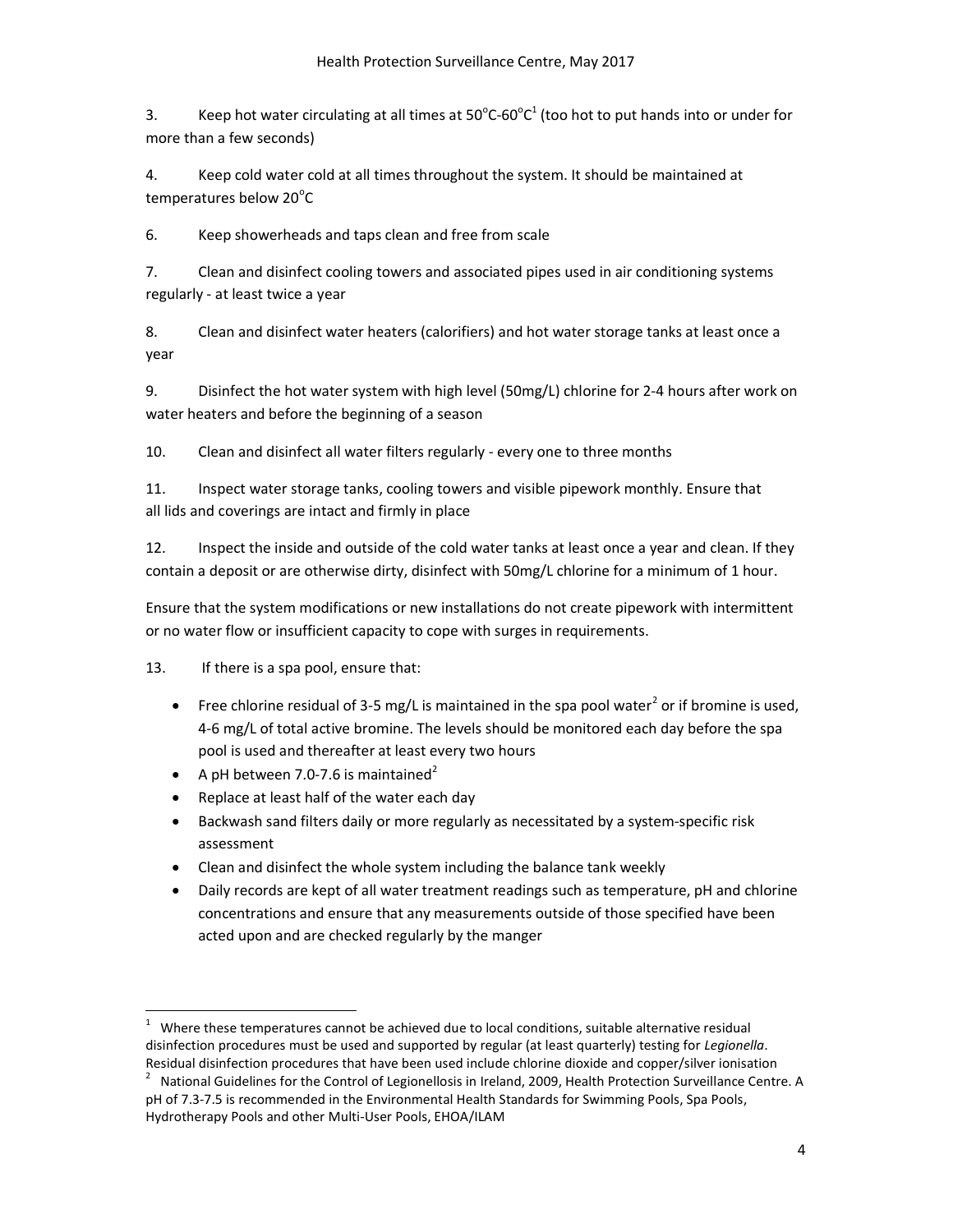Further advice about specific controls should be sought from experts in this field who can carry out a full risk assessment of the leisure centre. See also Chapter 8, Section 8.5, National Guidelines for the Control of Legionellosis in Ireland, 2009 at http://www.hpsc.ie/A-Z/Respiratory/Legionellosis/Guidance/

See also UK Health and Safety Executive/Health Protection Agency. Management of Spa Pools: Controlling the risks of infection. http://www.hse.gov.uk/pubns/priced/hsg282.pdf

14. If there is a swimming pool, ensure that:

- Free chlorine residual of 1-3 mg/L is maintained<sup>2</sup>
- A pH between 7.0-7.6 is maintained<sup>2</sup>

#### 8. Legionella testing

Testing for Legionella (which is not compulsory) can be misleading. Samples should only be collected by trained personnel and examined by laboratories accredited for testing water for Legionella bacteria. A negative test does not necessarily mean that the leisure centre is clear of Legionella or that there is no risk.

#### 9. Water treatment systems

There are a number of effective water treatment systems known to be beneficial in controlling water quality and safety. The type of system best suited to your site will depend on a number of different factors relating to the size and type of your operation. Independent advice should always be sought from reputable and qualified people before choosing a system and it is important to remember that no system will work if not maintained and checked regularly.

# 10. Further information

Further information can be obtained from:

- Irish guidelines for control of Legionellosis at http://www.hpsc.ie/A-Z/Respiratory/Legionellosis/Guidance/
- EWGLI Technical Guidance for the Investigation, Control and Prevention of Travel associated Legionnaires' disease at : http://ecdc.europa.eu/en/healthtopics/legionnaires\_disease/ELDSNet/Documents/EWGLI-Technical-Guidelines.pdf
- European Legionnaires' disease Surveillance Network (ELDSNet) website at http://ecdc.europa.eu/en/healthtopics/legionnaires\_disease/ELDSNet/Pages/index.aspx

# 11. References